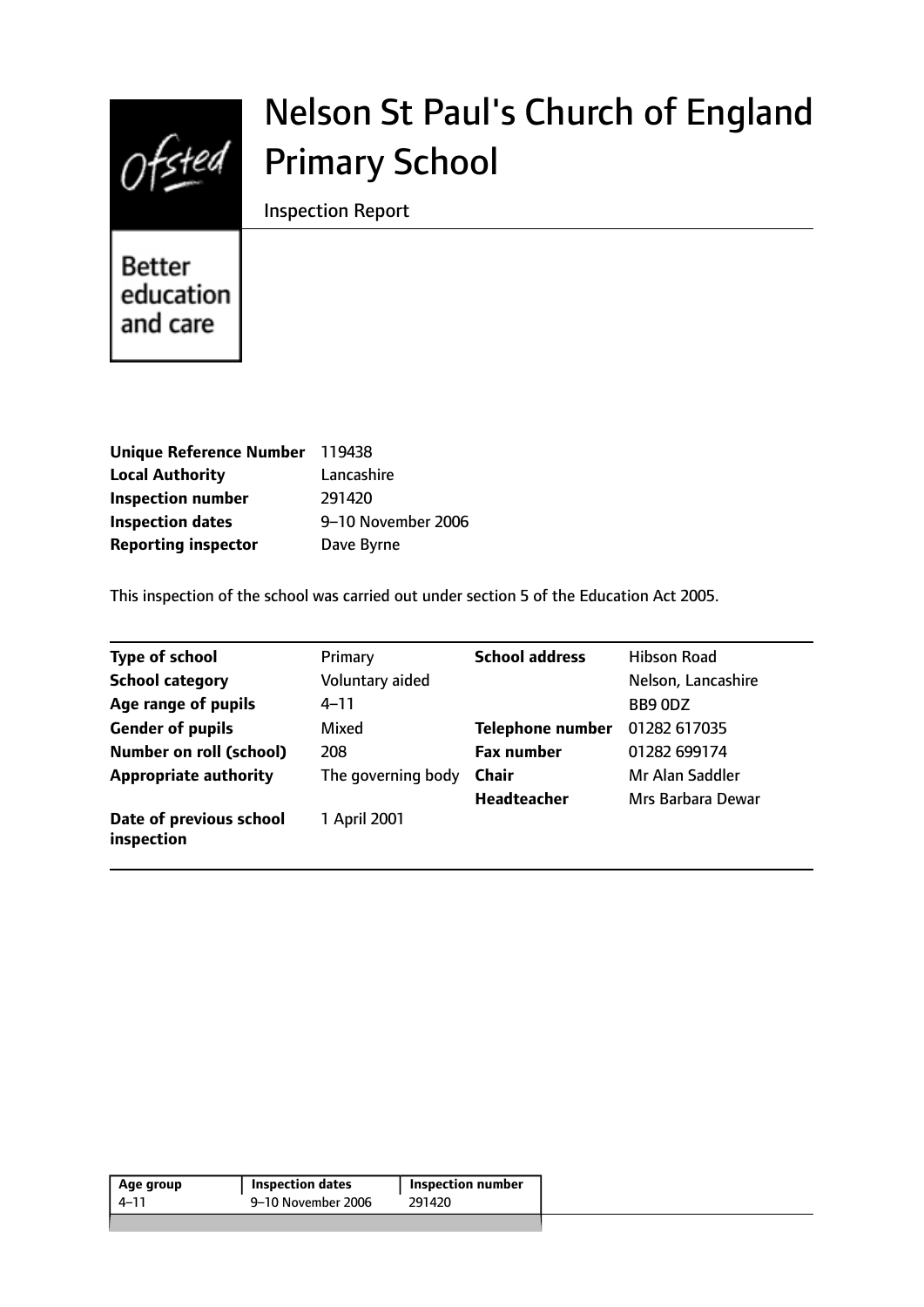© Crown copyright 2006

Website: www.ofsted.gov.uk

This document may be reproduced in whole or in part for non-commercial educational purposes, provided that the information quoted is reproduced without adaptation and the source and date of publication are stated.

Further copies of this report are obtainable from the school. Under the Education Act 2005, the school must provide a copy of this report free of charge to certain categories of people. A charge not exceeding the full cost of reproduction may be made for any other copies supplied.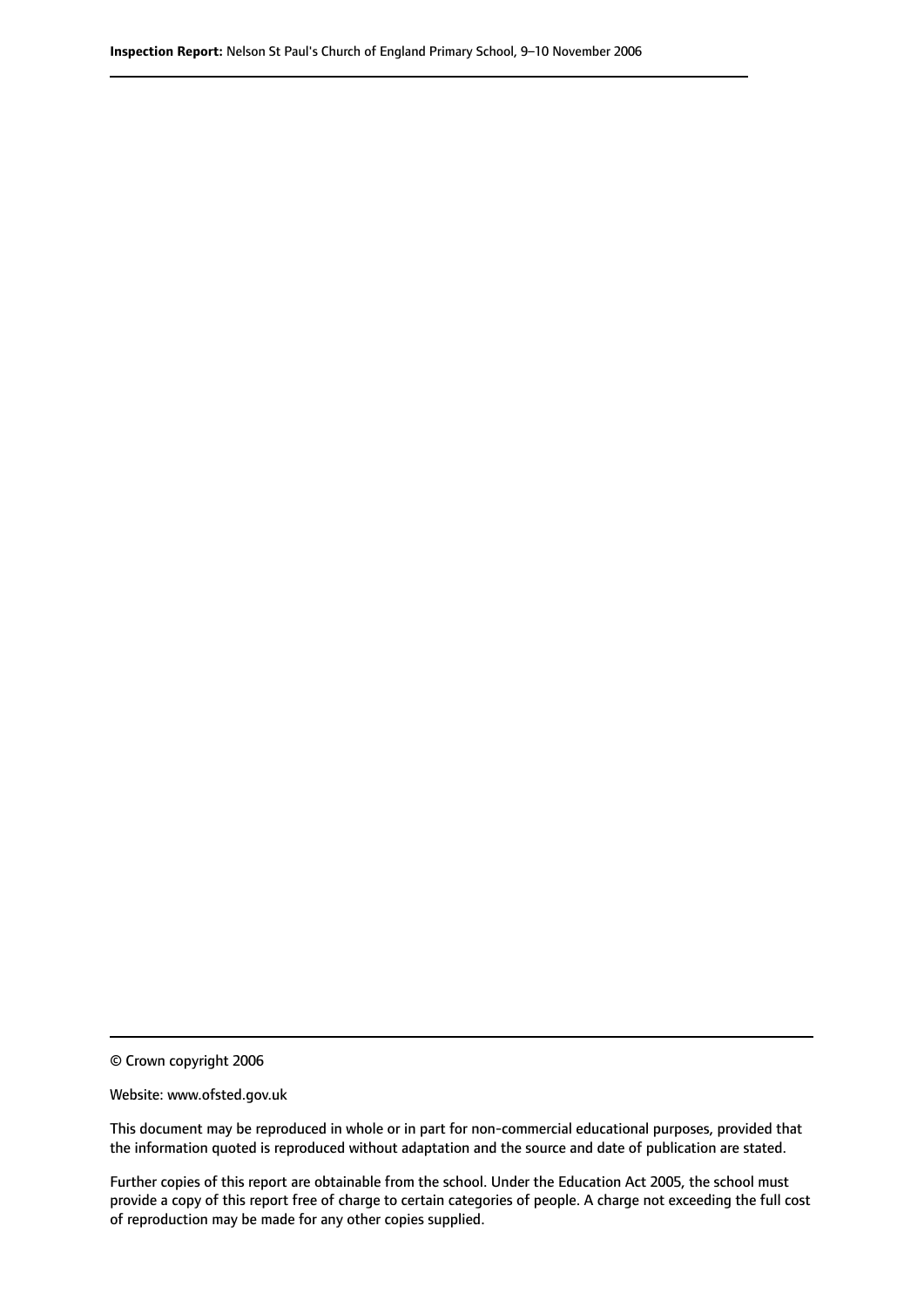# **Introduction**

The inspection was carried out by two Additional Inspectors.

## **Description of the school**

The school serves an area with above average deprivation. The attainment of children starting school in Reception is mostly below that expected for children of their age. The large majority of pupils are of White British heritage with a small minority from minority ethnic backgrounds. The percentage of pupils with learning difficulties and disabilities is below average and there are five looked after children. The school is accredited with the Investors in People Award and has gained National Healthy School Status status.

## **Key for inspection grades**

| Grade 1 | Outstanding  |
|---------|--------------|
| Grade 2 | Good         |
| Grade 3 | Satisfactory |
| Grade 4 | Inadequate   |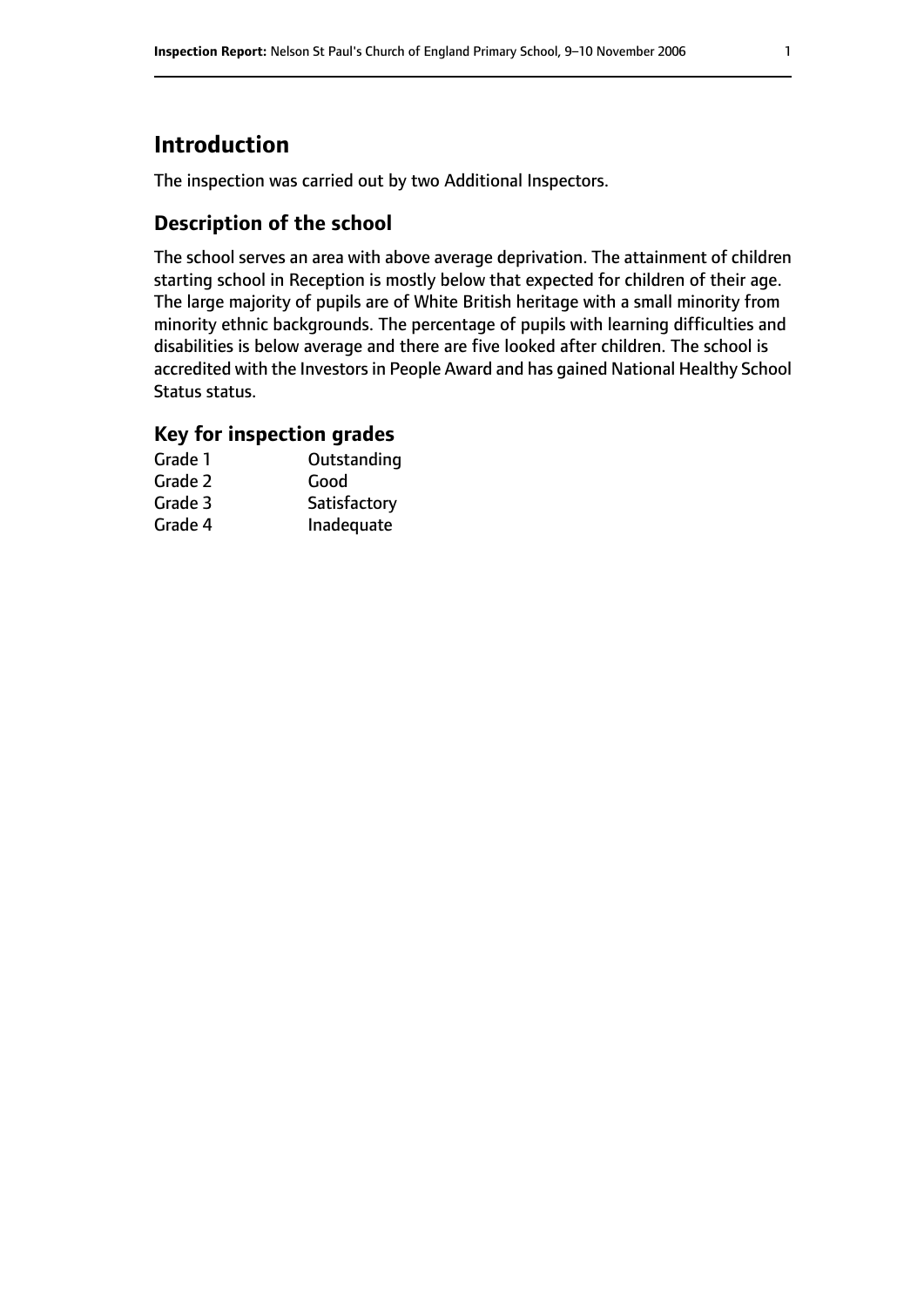# **Overall effectiveness of the school**

#### **Grade: 2**

This is a good school, which gives good value for money. It has a very caring ethos that contributes to good levels of spiritual, moral, social and cultural development. This enables pupils to thrive, both personally and academically, preparing them well for their future. The headteacher is held in very high regard by staff, pupils and parents. Together with a united staff team she provides good leadership and management. As a result, pupils achieve well and reach above average standards. Behaviour is good and pupils develop good levels of confidence and a very caring attitude to others. From a below average starting point when children start school, good provision results in children doing well and reaching nationally expected standards by the end of Reception. In Key Stage 1, pupils also learn well and reach above average standards overall, particularly in reading and mathematics. In Key Stage 2, pupils continue to progress well. By the end of Year 6, they have a good understanding of information and communication technology (ICT) and English and do very well in mathematics and science.

Good teaching ensures that pupils achieve well overall. Throughout the school however, the more able girls tend to do better than the more able boys. Although lessons are mostly well managed and planned to meet the needs of the large majority of pupils, the strengths of teaching are not evident in all lessons. There are, for example, inconsistencies in the pace of lessons and in the level of challenge provided for the more able. In these lessons, boysin particular lose some of their enthusiasm for learning and progress slows.

The curriculum provides a well rounded education for pupils that develops pupils' good academic and personal skills. They develop a good understanding of how to be safe, keep fit and be healthy. A good partnership with the local community, in particular with the church, enriches learning. Close links with an orphanage in Tanzania, develops amongst pupils a good awareness of the needs of others less fortunate than themselves. Pupils' care, quidance and support are good and ensure that pupils feel safe and secure. Pupils with learning difficulties and disabilities and those who are looked after receive good support and as a result make good progress.

The school is well resourced and finances are wisely spent. Governors and staff accurately evaluate the school's strengths and weaknesses. The school has improved significantly since the last inspection with a better curriculum, higher standards in ICT and improvements to resources and accommodation. This indicates a good capacity for improvement in the future.

#### **What the school should do to improve further**

- Ensure that more able pupils, in particular boys are sufficiently challenged to achieve the standards of which they are capable.
- Ensure that the quality of teaching and learning is consistent in all lessons.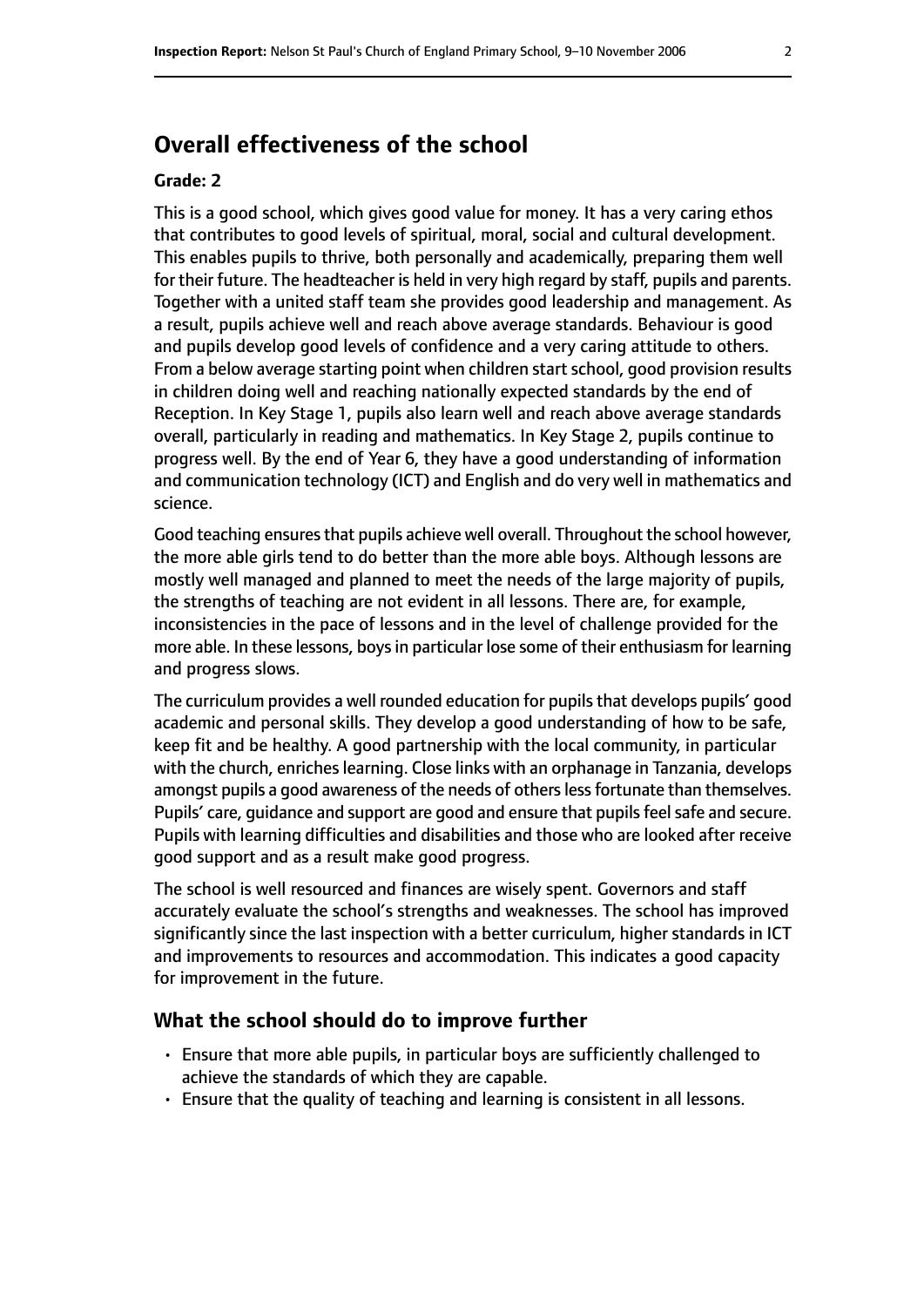# **Achievement and standards**

#### **Grade: 2**

Pupils achieve well in their time in school. They benefit from a good start in the Foundation Stage where improvements since the last inspection have resulted in good provision. Children make good progress and reach the expectations for their age by the end of Reception. In Key Stage 1, good progress continues and by the end of Year 2, standards are above average in reading and mathematics. The indications from the unvalidated national test results for 2006 are that pupils did very well in mathematics and reading and as well as expected in writing.

In Key Stage 2, progress is good although there is some variation between classes. By the end of Year 6, pupils successfully achieve challenging targets in English and mathematics. In 2005, standards were in line with the national average. In the 2006 national tests, results improved significantly, restoring the good standards achieved between 2001 and 2003. Unvalidated data for 2006 indicates that pupils performed at a higher level than most pupils nationally with particular strengths in mathematics and science.

Good support and guidance for pupils with learning difficulties and disabilities and for those who are looked after, means that these pupils make good progress. School assessment data indicates that girls tend to do better then boys, particularly the most able.

## **Personal development and well-being**

#### **Grade: 2**

Pupils' personal development and well-being are good. Good levels of spiritual, moral, social and cultural development contributes to good behaviour. Pupils say they feel safe and that bullying is very rare with no acts of racism. Pupils are courteous and polite. They are keen to help others and willingly help out during lunchtime and throughout the school day. Good attendance reflects pupils' enthusiasm for school; although girls tend to be more enthusiastic than boys. Pupils willingly raise funds for charities, for example, working hard to support an orphanage in Tanzania. Through the Building Bridges project, pupils in Year 6 develop a good understanding of the diverse nature of society. However, the understanding of other pupils in the school is less well developed. As a result of the school's good provision for personal, social and health education and citizenship, pupils know how to stay safe, fit and healthy. Many pupils take advantage of the tasty and nutritious school meals and enjoy participating in sport. Pupils express their views through the completion of questionnaires and by their participation in the thriving school council. Pupils are confident that their views are valued by staff. Pupils' good academic, social and moral standards prepare them well for being good citizens and this provides a good basis for their economic well-being.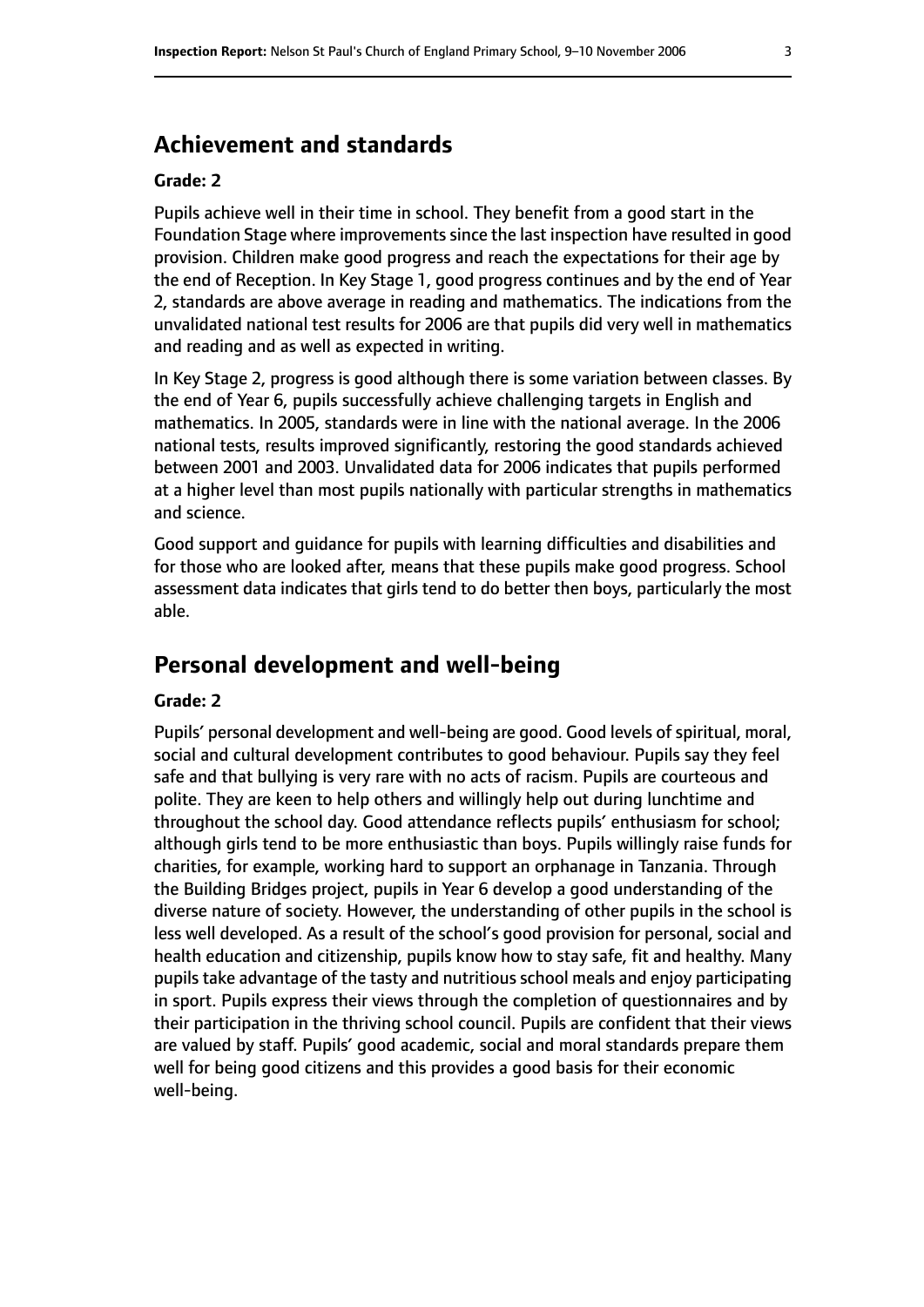# **Quality of provision**

#### **Teaching and learning**

#### **Grade: 2**

The quality of teaching and learning is good and results in pupils achieving well. Productive teamwork between teaching and support staff in the Foundation Stage gives children a good start to school life. Good teamwork between teachers and teaching assistants ensures effective support for pupils with learning difficulties and disabilities and for looked after children. In Years 1 to 6, mostly good teaching of English, mathematics, science and ICT gives pupils a good academic foundation. Typically, teachers adopt traditional teaching methods that enable pupils to develop good basic skills, although at times, the quality of the presentation of pupils' work is not consistently maintained. Lessons are well organised and managed and most motivate pupils to learn. Lessons generally move along at a good pace although at times pupils are expected to listen for too long, which reduces their scope for learning. Effective assessment systems enable teachers to identify pupils' achievement and progress so that lessons are planned to meet the needs of the majority. There are occasions, however, when the most able are not given enough challenge, as a result, their progress slows. The quality of marking also varies from class to class; at its best, it effectively informs pupils about how to improve their work and reach higher standards.

#### **Curriculum and other activities**

#### **Grade: 2**

The curriculum has improved considerably since the last inspection and is now good. Children in the Foundation Stage are involved in lively activities, which result in good progress in their personal, social and academic development. In Years 1 to 6, an appropriate emphasis is given to developing pupils' skills of reading, writing, mathematics, science and ICT. Opportunities for exploiting links between subjects are planned but not yet fully implemented. The curriculum is enhanced by access to music and French and for Key Stage 2 in particular, to a broad range of extra-curricular clubs. Personal, social and health education and citizenship is effectively planned to promote pupils' knowledge of keeping fit and healthy. Provision for pupils with learning difficulties and disabilities is good but whilst gifted and talented pupils are identified, specific support is in the early stages of development and could be better.

#### **Care, guidance and support**

#### **Grade: 2**

Pupils benefit from good quality care, guidance and support. A very caring ethos pervades the school creating a caring community where every member of the school is valued equally. Staff and governors are vigilant in maintaining pupils' safety. All requirements are met related to managing child protection, performing risk assessments and safeguarding pupils. Pupils are given good academic support and guidance and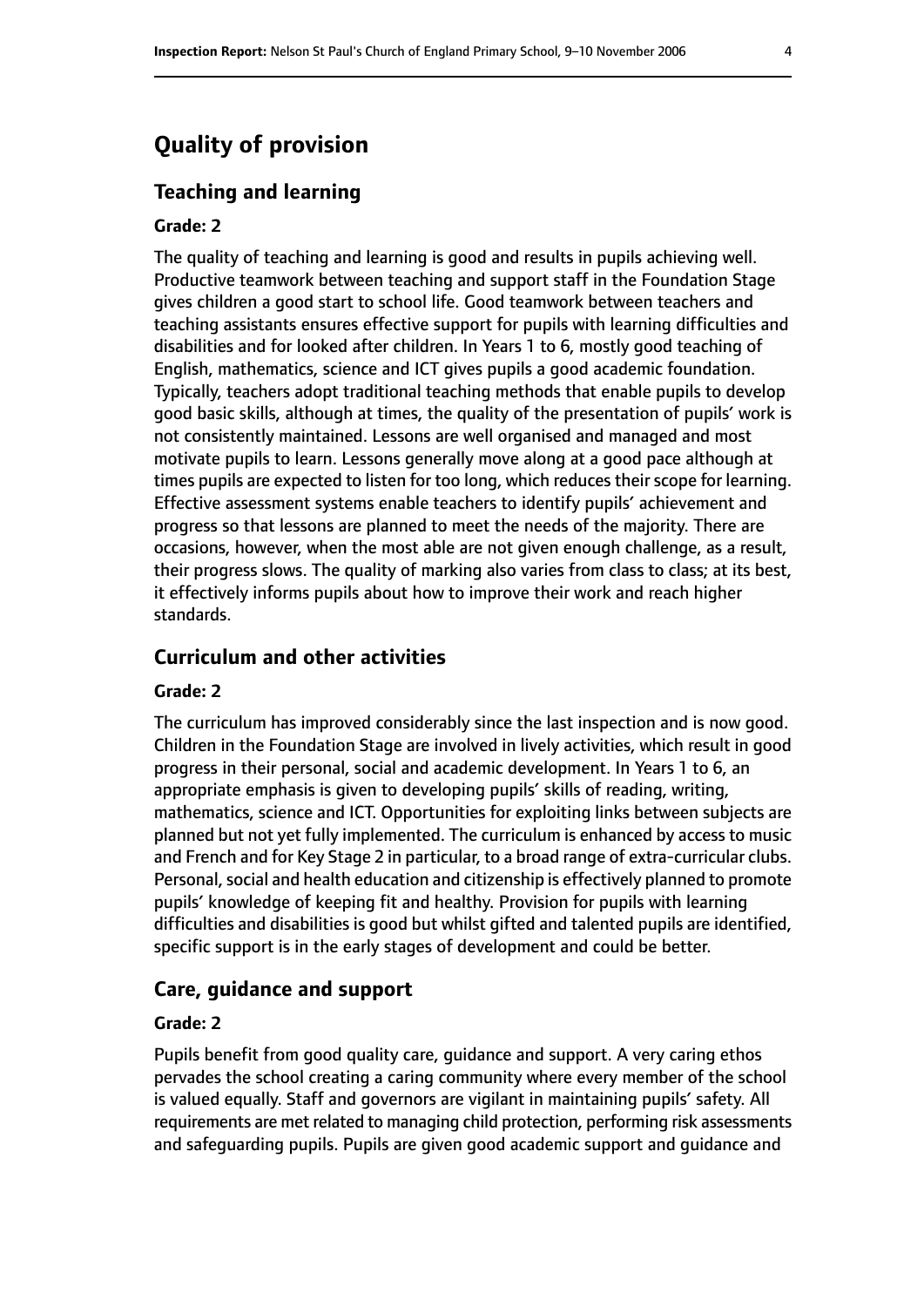their personal development is highly valued and encouraged. Guidance for pupils is based firmly on the teachers' assessments of what pupils already know. As a result, it is used effectively to plan pupils' next steps in learning and give direct support to those with learning difficulties and disabilities. The needs of the most able are recognised but not always fully met. The school works hard to involve parents in their children's education. Good communications exist through regular newsletters, parents' workshops, support for homework and the 'Dads and lads Club'.

# **Leadership and management**

#### **Grade: 2**

The school is led and managed effectively and well governed. The headteacher has created a very caring ethos in which pupils are able to thrive. As a result, pupils do well in their academic and personal development. The senior leadership team monitors the school's performance effectively in order to select the most crucial areas for improving the school. Action taken in recent years to successfully improve standards in English, demonstrates the determination and skill of the headteacher and her staff to tackle issues when necessary. Performance management successfully engages all staff and directs the most beneficial form of staff development and training. Key areas of the school's provision, such as the Foundation Stage and English, mathematics and science, are managed effectively. The needs of pupils with learning difficulties and disabilities and for those who are looked after are also well provided for. Governors know the school well and ensure that it meets statutory requirements. They work closely with the headteacher and staff to efficiently monitor the school's performance whilst also offering constructive support. Finances are carefully spent to maintain good quality resources and staffing levels. The accommodation, although far from ideal in terms of space and design, particularly outdoors, is very well managed with an exceptional contribution by the site supervisor.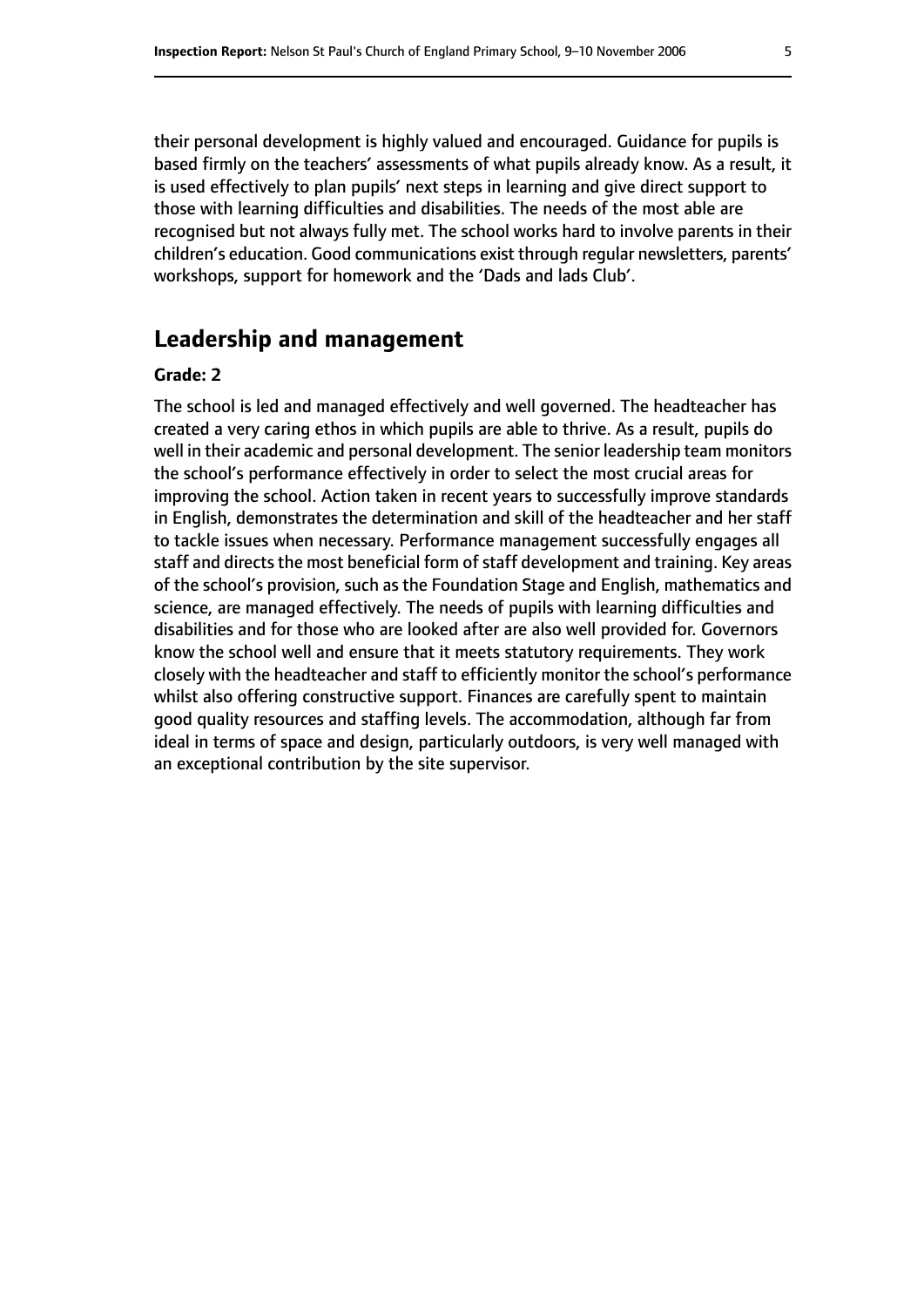**Any complaints about the inspection or the report should be made following the procedures set out inthe guidance 'Complaints about school inspection', whichis available from Ofsted's website: www.ofsted.gov.uk.**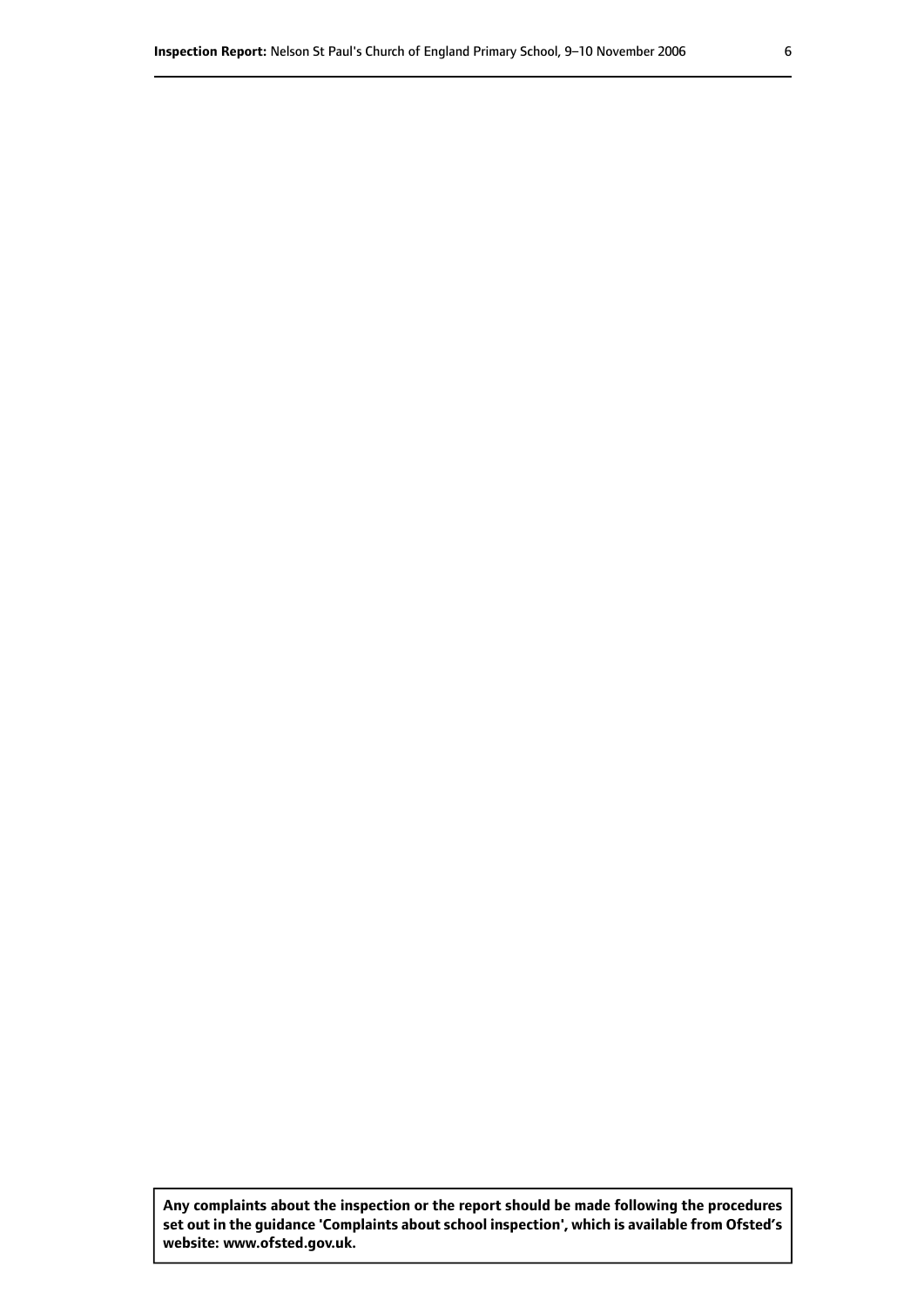# **Inspection judgements**

| Key to judgements: grade 1 is outstanding, grade 2 good, grade 3 satisfactory, and grade 4 | School  |
|--------------------------------------------------------------------------------------------|---------|
| inadeauate                                                                                 | Overall |

# **Overall effectiveness**

| How effective, efficient and inclusive is the provision of education, integrated<br>care and any extended services in meeting the needs of learners? |     |
|------------------------------------------------------------------------------------------------------------------------------------------------------|-----|
| How well does the school work in partnership with others to promote learners'<br>well-being?                                                         |     |
| The quality and standards in the Foundation Stage                                                                                                    |     |
| The effectiveness of the school's self-evaluation                                                                                                    |     |
| The capacity to make any necessary improvements                                                                                                      |     |
| Effective steps have been taken to promote improvement since the last<br>inspection                                                                  | Yes |

# **Achievement and standards**

| How well do learners achieve?                                                                               |  |
|-------------------------------------------------------------------------------------------------------------|--|
| The standards <sup>1</sup> reached by learners                                                              |  |
| How well learners make progress, taking account of any significant variations between<br>groups of learners |  |
| How well learners with learning difficulties and disabilities make progress                                 |  |

# **Personal development and well-being**

| How good is the overall personal development and well-being of the<br>learners?                                  |  |
|------------------------------------------------------------------------------------------------------------------|--|
| The extent of learners' spiritual, moral, social and cultural development                                        |  |
| The behaviour of learners                                                                                        |  |
| The attendance of learners                                                                                       |  |
| How well learners enjoy their education                                                                          |  |
| The extent to which learners adopt safe practices                                                                |  |
| The extent to which learners adopt healthy lifestyles                                                            |  |
| The extent to which learners make a positive contribution to the community                                       |  |
| How well learners develop workplace and other skills that will contribute to<br>their future economic well-being |  |

# **The quality of provision**

| How effective are teaching and learning in meeting the full range of the<br>  learners' needs?                      |  |
|---------------------------------------------------------------------------------------------------------------------|--|
| $\mid$ How well do the curriculum and other activities meet the range of needs<br>$\mid$ and interests of learners? |  |
| How well are learners cared for, guided and supported?                                                              |  |

 $^1$  Grade 1 - Exceptionally and consistently high; Grade 2 - Generally above average with none significantly below average; Grade 3 - Broadly average to below average; Grade 4 - Exceptionally low.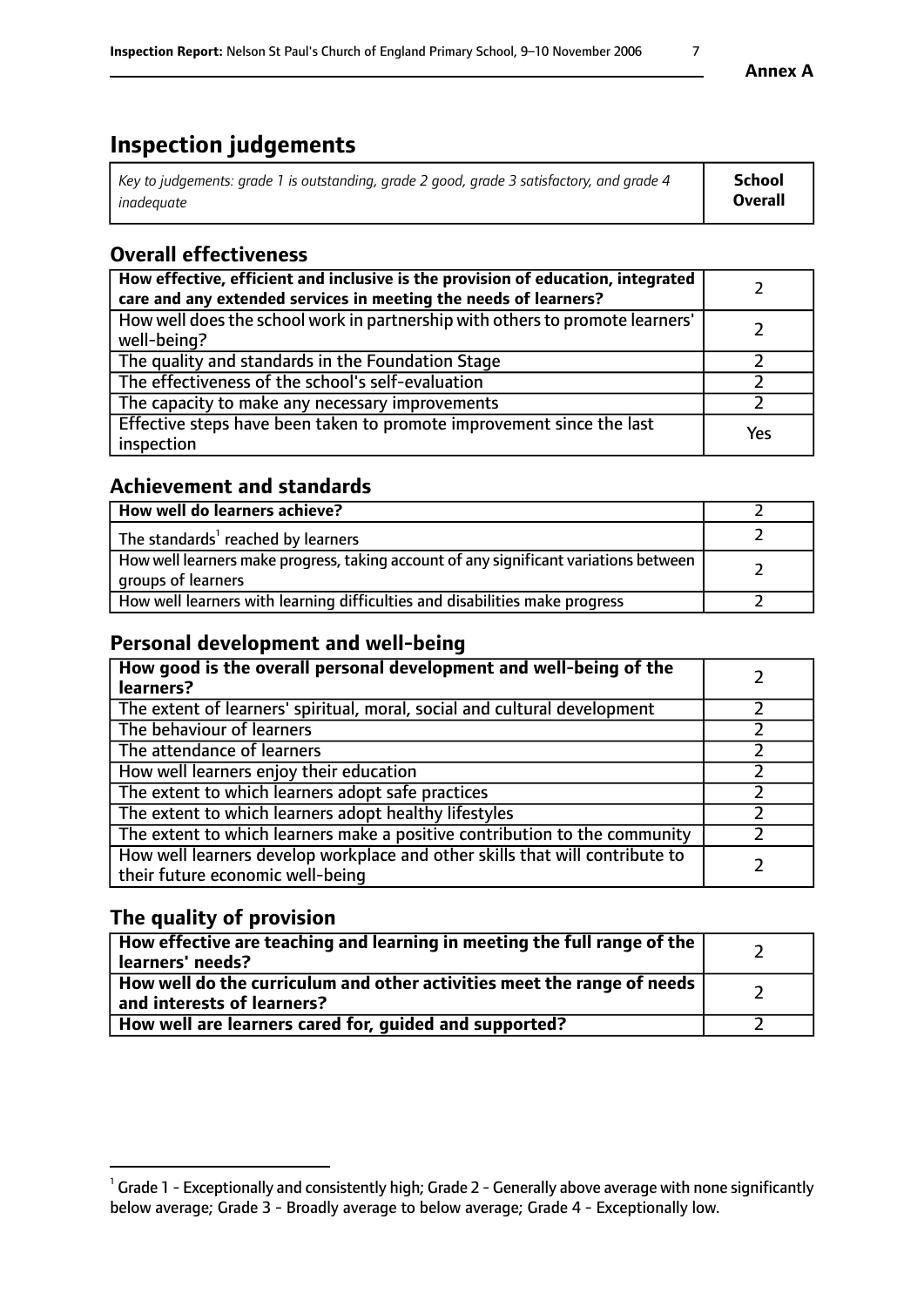# **Leadership and management**

| How effective are leadership and management in raising achievement<br>and supporting all learners?                                              |               |
|-------------------------------------------------------------------------------------------------------------------------------------------------|---------------|
| How effectively leaders and managers at all levels set clear direction leading<br>to improvement and promote high quality of care and education |               |
| How effectively performance is monitored, evaluated and improved to meet<br>challenging targets                                                 |               |
| How well equality of opportunity is promoted and discrimination tackled so<br>that all learners achieve as well as they can                     |               |
| How effectively and efficiently resources, including staff, are deployed to<br>achieve value for money                                          | $\mathcal{P}$ |
| The extent to which governors and other supervisory boards discharge their<br>responsibilities                                                  |               |
| Do procedures for safeguarding learners meet current government<br>requirements?                                                                | <b>Yes</b>    |
| Does this school require special measures?                                                                                                      | <b>No</b>     |
| Does this school require a notice to improve?                                                                                                   | <b>No</b>     |